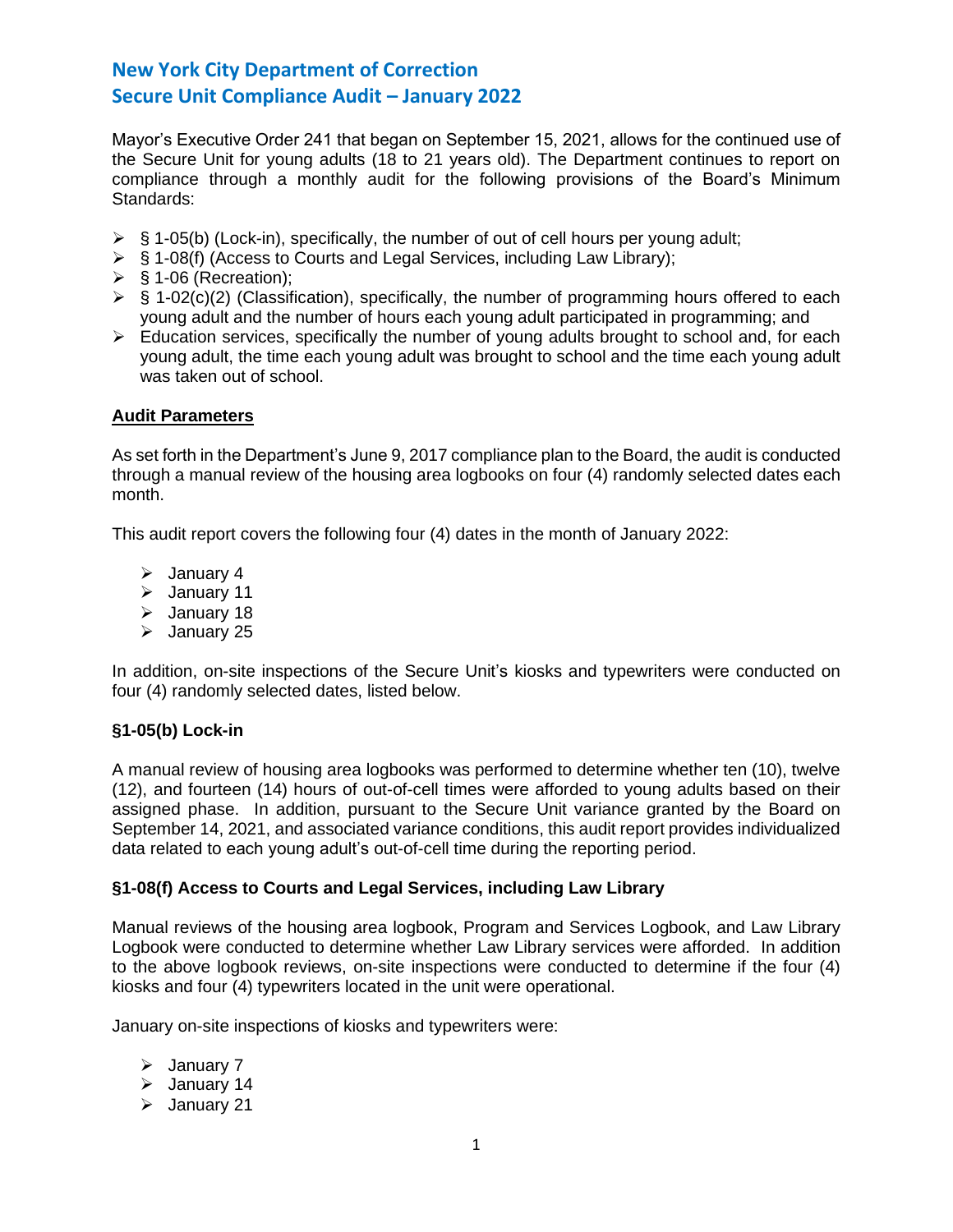➢ January 28

# **§1-06 – Recreation**

Manual reviews of the housing area logbook and Mandated Services Logbook were conducted to determine whether one (1) hour of recreation was afforded.

# **§ 1-02(c) (2) (Classification), Provision of Programming**

A manual review of programming attendance data was conducted to determine the number of programming hours offered to each young adult and the number of hours each young adult participated in programming.

### **Education**

A review was conducted to determine the number of young adults enrolled in educational services, whether they were provided with educational learning packets, and whether they completed and returned the educational learning packets.

## **Audit Findings**

### **§1-05(b) Lock-in**

All young adults in the Secure Unit are required to be afforded lock-out hours based on their housing phase: ten (10) hours in Phase 1, twelve (12) hours in Phase 2, and fourteen (14) hours in Phase 3.

The Lock-in/Lock-out Tracking Logbook captures individualized data on an hourly basis related to each young adult's time in and out of his cell. On any given day, a young adult may be out to court or transferred in or out of the Secure Unit. Depending on the length of time these young adults are in the housing unit, they may not be included in the out-of-cell time reporting.

### **Phase 1**

Young adults in Phase 1 are afforded ten (10) hours out of cell time each day. Listed below is individualized data related to each young adult's total out of cell time in Phase 1, based on a manual review of the Lock-in/Lock-out Tracking Logbook, for the dates audited. The out of cell time is the hours each day that a young adult **chooses to** be out of his cell during institutional lock-out periods. The data reflects the young adults present in the unit for institutional lock-outs on each audit date.

### **January 4, 2022**

There were nine (9) young adults in Phase 1; the out of cell times for those present on this audit date were:

- 1. 11 hours
- 2. 12 hours
- 3. 12 hours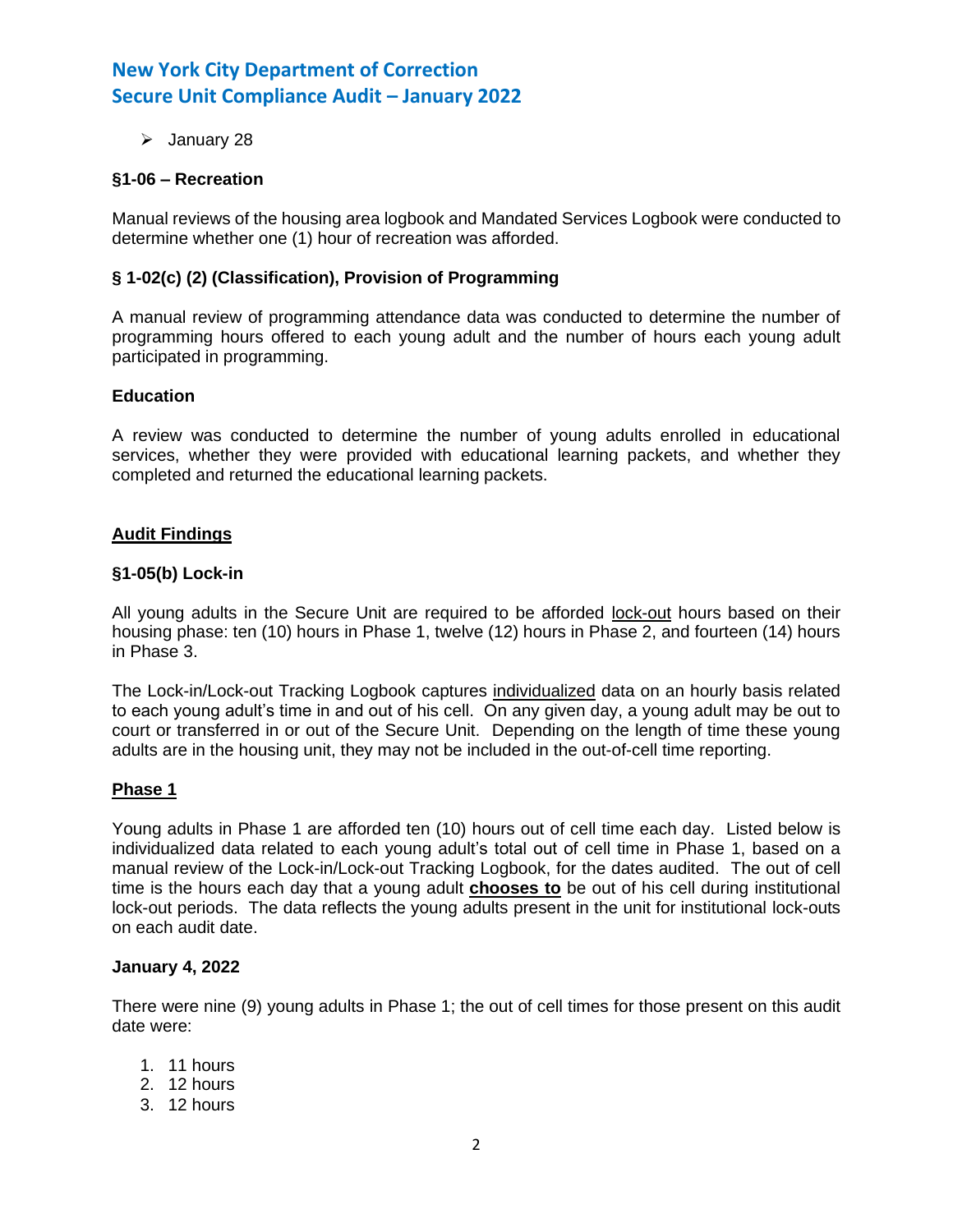- 4. 12 hours
- 5. 11 hours

For the remaining four (4) young adults in Phase 1; one (1) young adult **chose not** to participate in all afforded lock-out options and three (3) young adults were being transferred into the Secure Unit and did not participate in lock-out options.

## **January 11, 2022**

There were nine (9) young adults in Phase 1; their out of cell times on this audit date were:

- 1. 11 hours
- 2. 11 hours
- 3. 10 hours
- 4. 11 hours
- 5. 12 hours
- 6. 11 hours
- 7. 11 hours

For the remaining two (2) young adults in Phase 1, they **chose not** to participate in all afforded lock-out options.

### **January 18, 2022**

There were ten (10) young adults in Phase 1; the out of cell times for those present on this audit date were:

- 1. 6 hours
- 2. 2 hours; young adult **chose not** to participate in the majority of out of cell time
- 3. 7 hours
- 4. 11 hours
- 5. 6 hours
- 6. 4 hours; young adult was out to court for most of the day, and as a result, his out of cell time was affected
- 7. 10 hours
- 8. 11 hours
- 9. 12 hours

For the remaining one (1) young adult in Phase 1, he **chose not** to participate in all afforded lockout options.

### **January 25, 2022**

There were eight (8) young adults in Phase 1; their out of cell times on this audit date were:

- 1. 3 hours; young adult **chose not** to participate in the majority of out of cell time
- 2. 11 hours
- 3. 12 hours
- 4. 13 hours
- 5. 7 hours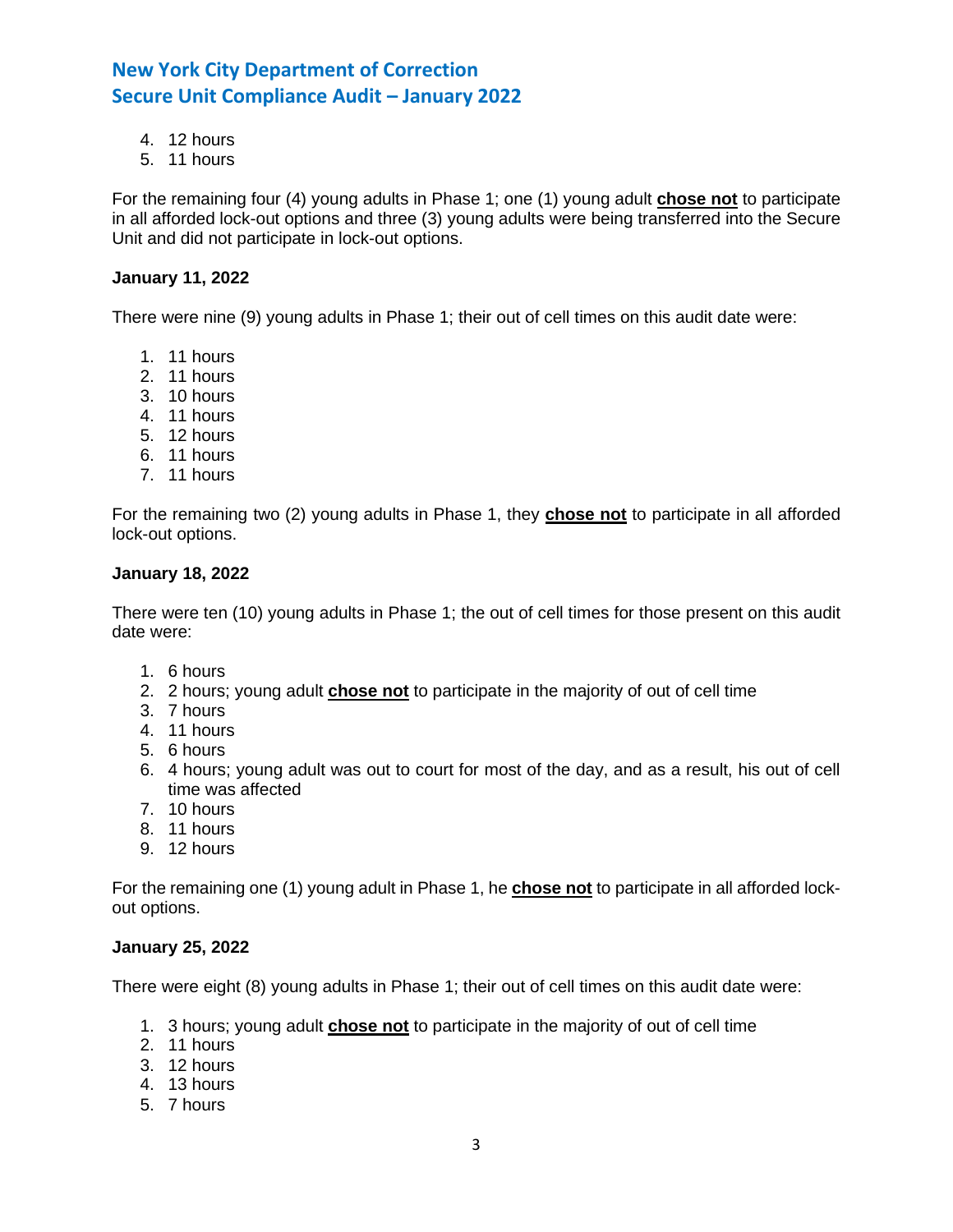- 6. 12 hours
- 7. 12 hours
- 8. 12 hours

# **Phase 2**

Young adults in Phase 2 are afforded twelve (12) hours out of cell time each day. Listed below is individualized data related to each young adult's total out of cell time in Phase 2, based on a manual review of the Lock-in/Lock-out Tracking Logbook, for the dates audited. The out of cell time is the hours each day that a young adult **chooses to** be out of his cell during institutional lock-out periods. The data reflects the young adults present in the unit for institutional lock-outs on each audit date.

### **January 4, 2022**

There was one (1) young adult in Phase 2; his out of cell time on this audit date was 11 hours.

## **January 11, 2022**

There were three (3) young adults in Phase 2; their out of cell times on this audit date were:

- 1. 11 hours
- 2. 5 hours; young adult **chose not** to participate in the majority of out of cell time
- 3. 9 hours

# **January 18, 2022**

There were no young adults in Phase 2 on this audit date.

### **January 25, 2022**

There were two (2) young adults in Phase 2; their out of cell times on this adult date were:

- 1. 12 hours
- 2. 13 hours

### **Phase 3**

Young adults in Phase 3 are afforded fourteen (14) hours out of cell time each day. Listed below is individualized data related to each young adult's total out of cell time in Phase 3, based on a manual review of the Lock-in/Lock-out Tracking Logbook, for the dates audited. The out of cell time is the hours each day that a young adult **chooses to** be out of his cell during institutional lock-out periods. The data reflects the young adults present in the unit for institutional lock-outs on each audit date.

# **January 4, 2022**

There were four (4) young adults in Phase 3; their out of cell times on this adult date were:

1. 12 hours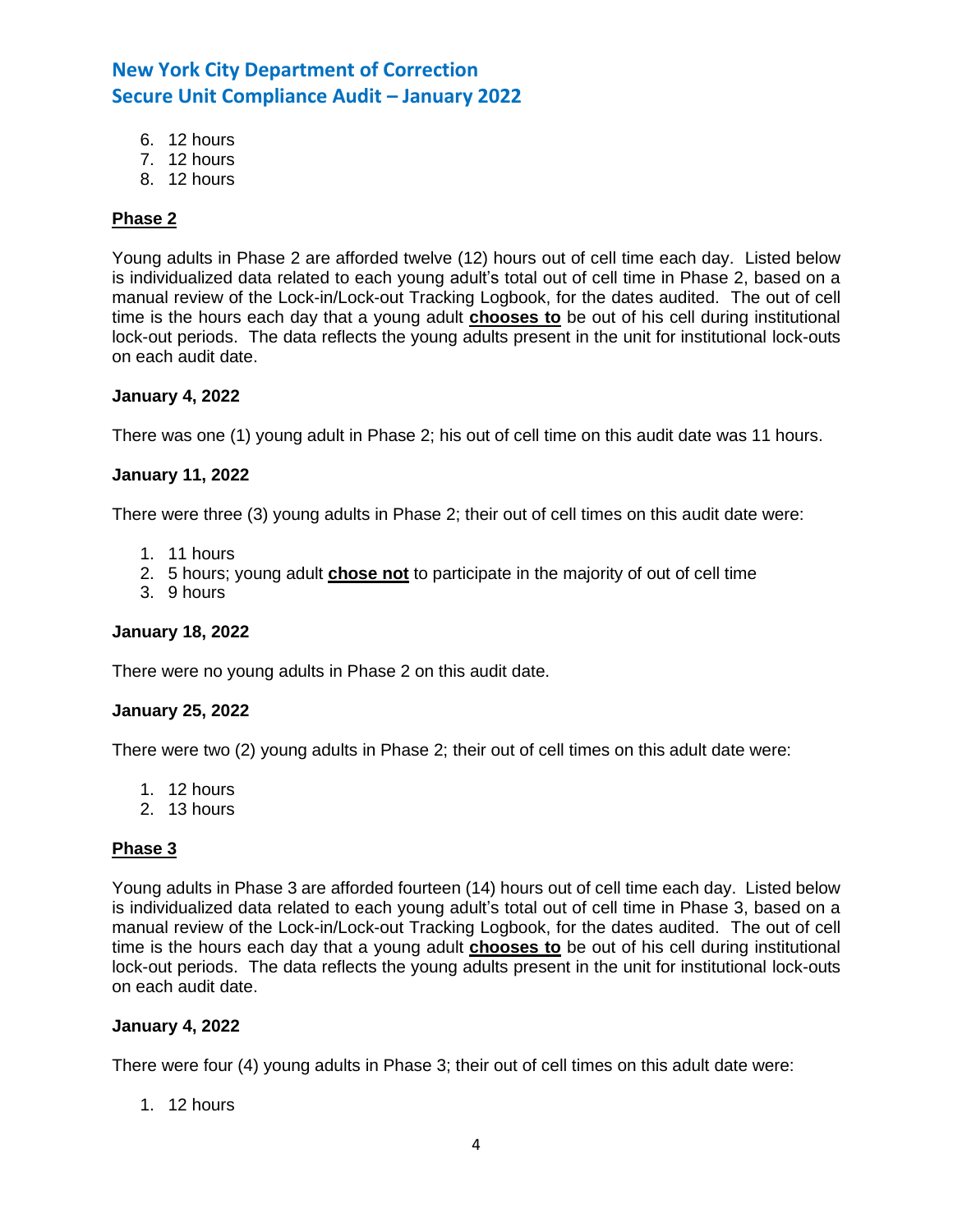- 2. 11 hours
- 3. 2 hours; young adult was transferred out of the unit and as a result, his out of cell time was affected
- 4. 12 hours

## **January 11, 2022**

There were three (3) young adults in Phase 3; their out of cell times on this adult date were:

- 1. 8 hours
- 2. 10 hours
- 3. 11 hours

## **January 18, 2022**

There were four (4) young adults in Phase 3; their out of cell times on this adult date were:

- 1. 7 hours
- 2. 11 hours
- 3. 12 hours
- 4. 9 hours

## **January 25, 2022**

There were two (2) young adults in Phase 3; their out of cell times on this audit dates were:

- 1. 10 hours
- 2. 13 hours

# **§1-08(f) Access to Courts and Legal Services, including Law Library**

### Law Library Coordinator

A manual review of the Programs and Services Logbook, housing area logbook and Law Library Logbook, revealed that the Law Library Coordinator was in the unit to provide assistance on three (3) of the four (4) audit dates – January 4, 18, and 25, 2022. For the remaining one audit date, January 11, 2022, law library services were not provided to the young adults in the Secure Unit due to a Law Library Coordinator's unscheduled absence. The Law Library Coordinator's time for three (3) of the four (4) audit dates – January 4, 18, and 25, 2022 – was compliant with the provisions of the Board's Minimum Standards i.e., a minimum of two (2) hours.

### **January 4, 2022**

There were fourteen (14) young adults in the Secure Unit on this audit date. Of the fourteen (14) young adults, three (3) young adults **chose to** request and were provided Law Library services on this audit date. The arrival and departure times for the Law Library Coordinator on this audit date were:

• Arrived 11:45 a.m. / Departed 1:45 p.m.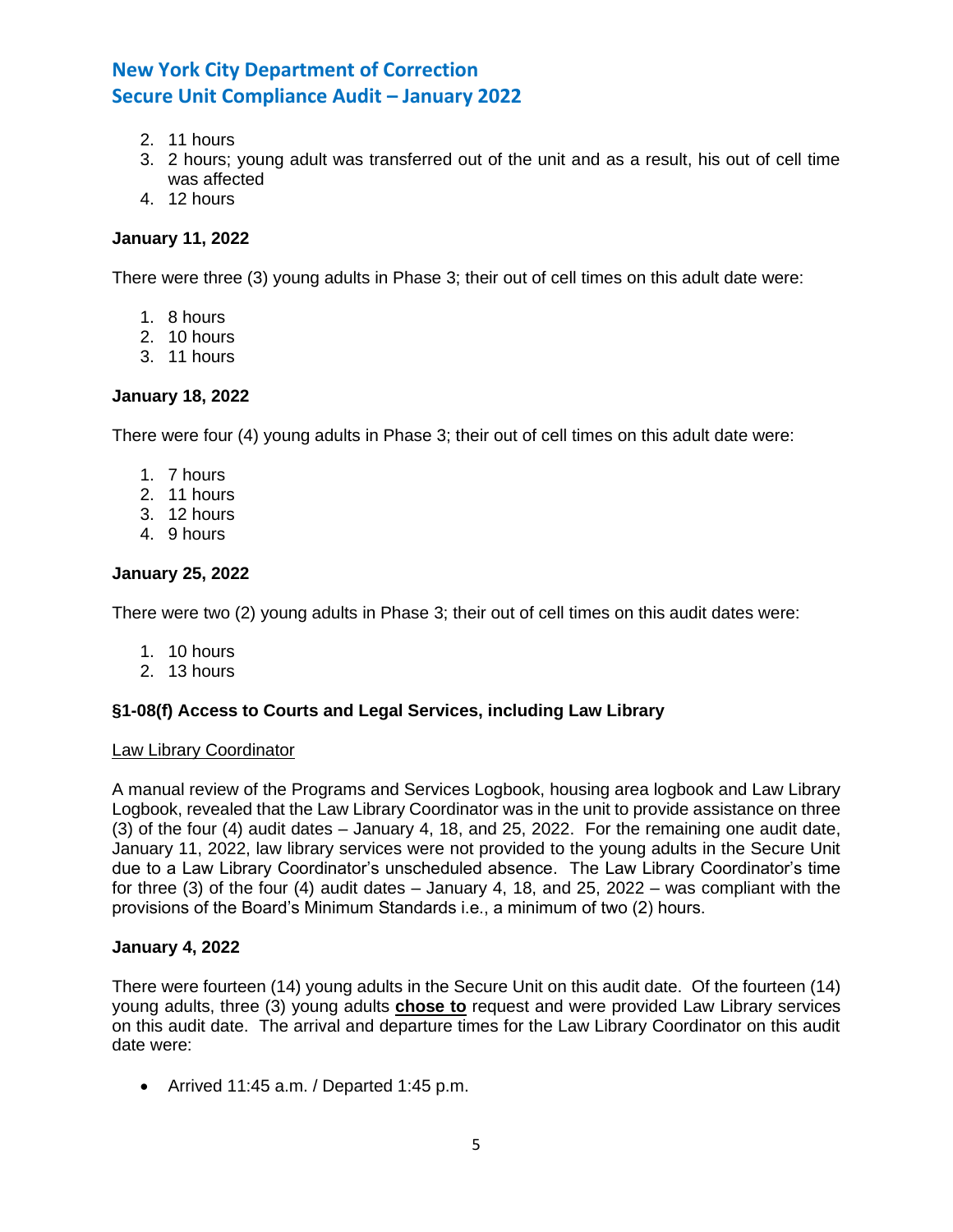# **January 11, 2022**

There were fifteen (15) young adults in the Secure Unit on this audit date. Due to a Law Library Coordinator's unscheduled absence, law library services were not provided to the young adults in the Secure Unit on this audit date.

### **January 18, 2022**

There were fourteen (14) young adults in the Secure Unit on this audit date. Of the fourteen (14) young adults, three (3) young adults **chose to** request and were provided Law Library services on this audit date. The arrival and departure times for the Law Library Coordinator on this audit date were:

• Arrived 10:00 a.m. / Departed 6:06 p.m.

### **January 25, 2022**

There were twelve (12) young adults in the Secure Unit on this audit date. Of the twelve (12) young adults, three (3) young adults **chose to** request and were provided Law Library services on this audit date. The arrival and departure times for the Law Library Coordinator on this audit date were:

• Arrived 10:00 a.m. / Departed 6:00 p.m.

### Kiosks and Typewriters

As noted above, the kiosks and typewriters were inspected on four (4) dates during the audit period – January 7, 14, 21, and 28, 2022. All Law Library services are afforded and fulfilled by Legal Coordinators through request slips.

### Typewriters:

On four (4) of the four (4) audit dates, January 7, 14, 21, and 28, 2022, four (4) of the four (4) typewriters were inoperable.

### Kiosks:

On the four (4) audit dates, January 7, 14, 21, and 28, 2022, all four (4) kiosks were inoperable. According to the Director of Law Libraries, the kiosks can become inoperable due to prolonged inactivity. Legal Coordinators reactivate the kiosks' servers when possible.

### **§1-06 – Recreation**

All young adults in the Secure Unit are afforded a minimum of one (1) hour of recreation per day, seven (7) days per week, in the outdoor recreation area, except in inclement weather when the indoor recreation area is used.

The audit reviewed recreational data for each of the four (4) dates – January 4, 11, 18, and 25, 2022 – to ascertain the total number of young adults that **chose to** participate in recreation. On two (2) of the four (4) audit dates – January 4 and 11, 2022 – recreation was not afforded to young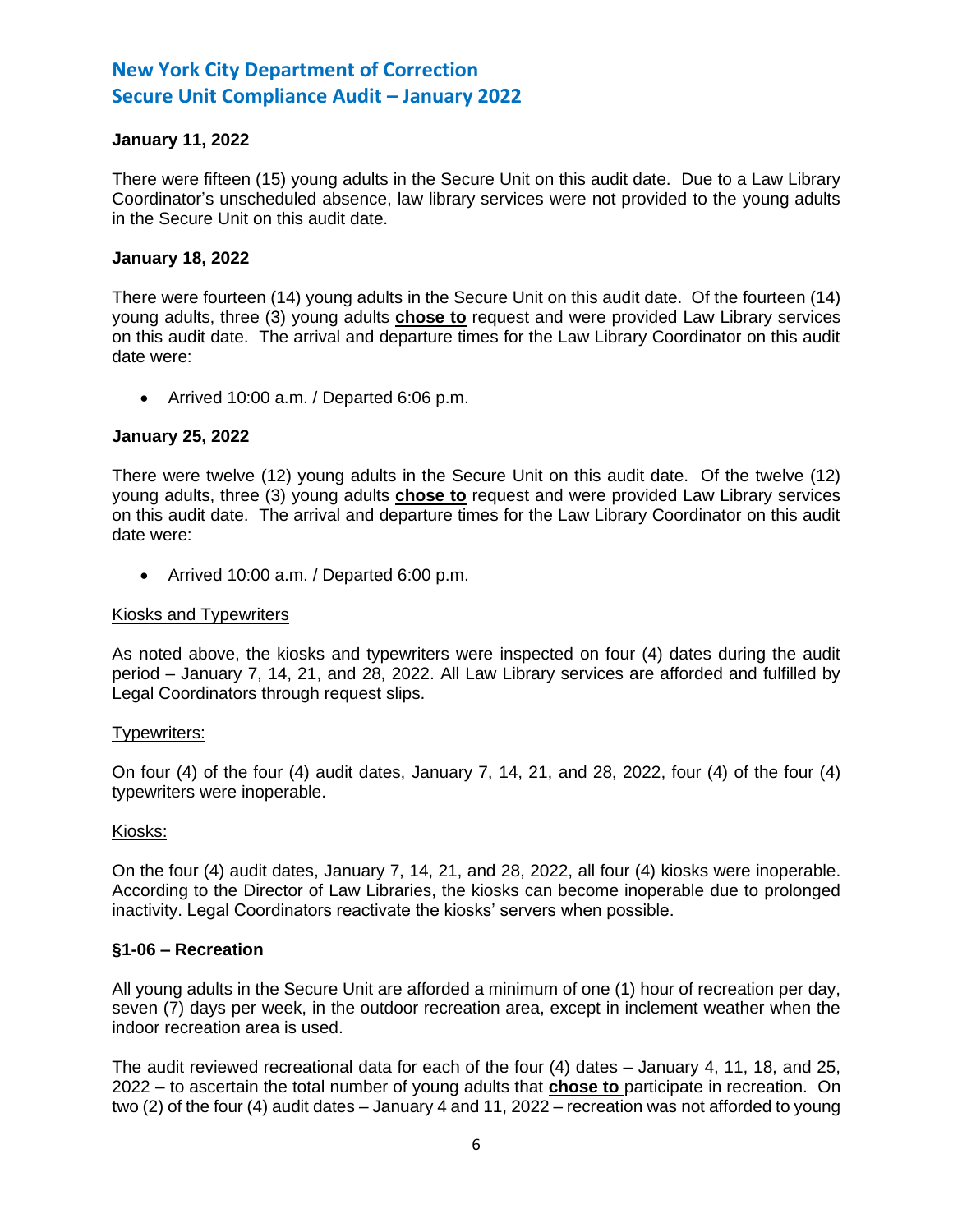adults in the Secure Unit due to staffing challenges. On the remaining two (2) audit dates – January 18 and 25, 2022, recreation was afforded to the young adults.

### **January 4, 2022**

There were fourteen (14) young adults in the Secure Unit on this audit date. On this audit date, recreation was not afforded to young adults in the Secure Unit due to staffing challenges.

### **January 11, 2022**

There were fifteen (15) young adults in the Secure Unit on this audit date. On this audit date, recreation was not afforded to young adults in the Secure Unit due to staffing challenges.

### **January 18, 2022**

There were fourteen (14) young adults in the Secure Unit on this audit date. Please note the following:

- Four (4) young adults **chose to** participate in afforded recreation.
- Ten (10) young adults **chose not** to participate in afforded recreation.

## **January 25, 2022**

There were twelve (12) young adults in the Secure Unit on this audit date. Please note the following:

- Two (2) young adults **chose to** participate in afforded recreation.
- Ten (10) young adults **chose not** to participate in afforded recreation.

# **§ 1-02(c) (2) (Classification), Provision of Programming**

In the Secure Unit, programming is afforded to young adults during their out of cell time based on the phase they are in within the unit they are housed. The out of cell time increases incrementally from one phase to the next: ten (10) hours in Phase 1, to twelve (12) hours in Phase 2, and to fourteen (14) hours in Phase 3. Young adults are offered in-person programming through programming components such as but not limited to Individual Counseling, Structured Recreation, and Group Counseling are provided in addition to being available upon request to young adults in the Secure Unit. Self-guided programming packets are also offered as needed. Social services are afforded by counselors, which can either be requested by a social service slip or during a counselor's tour when an inquiry is made that may be designated as social service. Social service includes the provision or referral of a support service, or case management-related engagement and discussion.

The audit revealed programming attendance data on each of the four (4) audit dates to ascertain the number of programming hours offered to each young adult and the number of hours each young adult **chose to** participate in programming. Programming participation hours are based on the number of hours each young adult **chose to** participate in programming.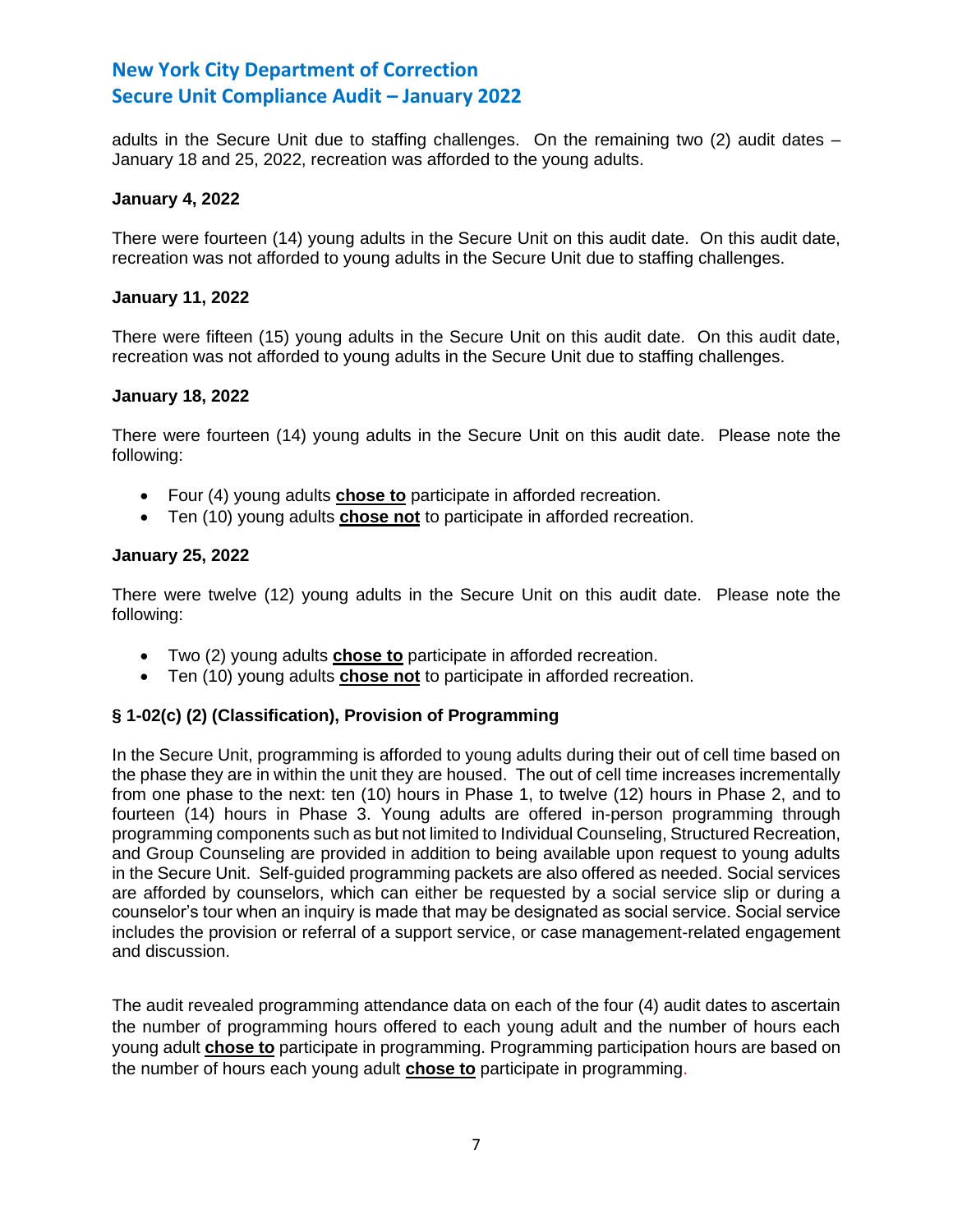In-person programming in the Secure Unit was afforded to young adults on two (2) of the four (4) audit dates – January 18 and 25, 2022. For the remaining two (2) audit dates, January 4 and 11, in-person programming was not afforded due to personnel and operational considerations related to COVID-19. Self-guided programming packets were provided.

# **January 4, 2022**

There were fourteen (14) young adults housed in the Secure Unit on this audit date.

❖ On this audit date, in-person programming was not afforded due to personnel and operational considerations related to COVID-19. Self-guided programming packets were provided.

## **January 11, 2022**

There were fifteen (15) young adults housed in the Secure Unit on this audit date.

❖ On this audit date, in-person programming was not afforded due to personnel and operational considerations related to COVID-19. Self-guided programming packets were provided.

## **January 18, 2022**

There were fourteen (14) young adults housed in the Secure Unit on this audit date.

Quad A – There were three (3) young adults in this quad.

- $\cdot \cdot$  Thirty (30) minutes of in-person programming was offered to the three (3) young adults in this quad.
	- o One (1) young adult in Phase 1 was offered and **chose to** participate in thirty (30) minutes of in-person programming.
	- o Two (2) young adults, one (1) in Phase 1 and the other in Phase 3, were offered thirty (30) minutes of in-person programming. They both **chose not** to participate in in-person programming.

Quad B – There were three (3) young adults in this quad.

- $\div$  One (1) hour of in-person programming was offered to the three (3) young adults in this quad.
	- o Two (2) young adults in Phase 1 were offered and **chose to** participate in one (1) hour of in-person programming.
	- o One (1) young adult in Phase 1 was offered one (1) hour of in-person programming. He **chose not** to participate in in-person programming.

Quad C – There were four (4) young adults in this quad.

◆ One (1) hour of in-person programming was offered to the four (4) young adults in this quad.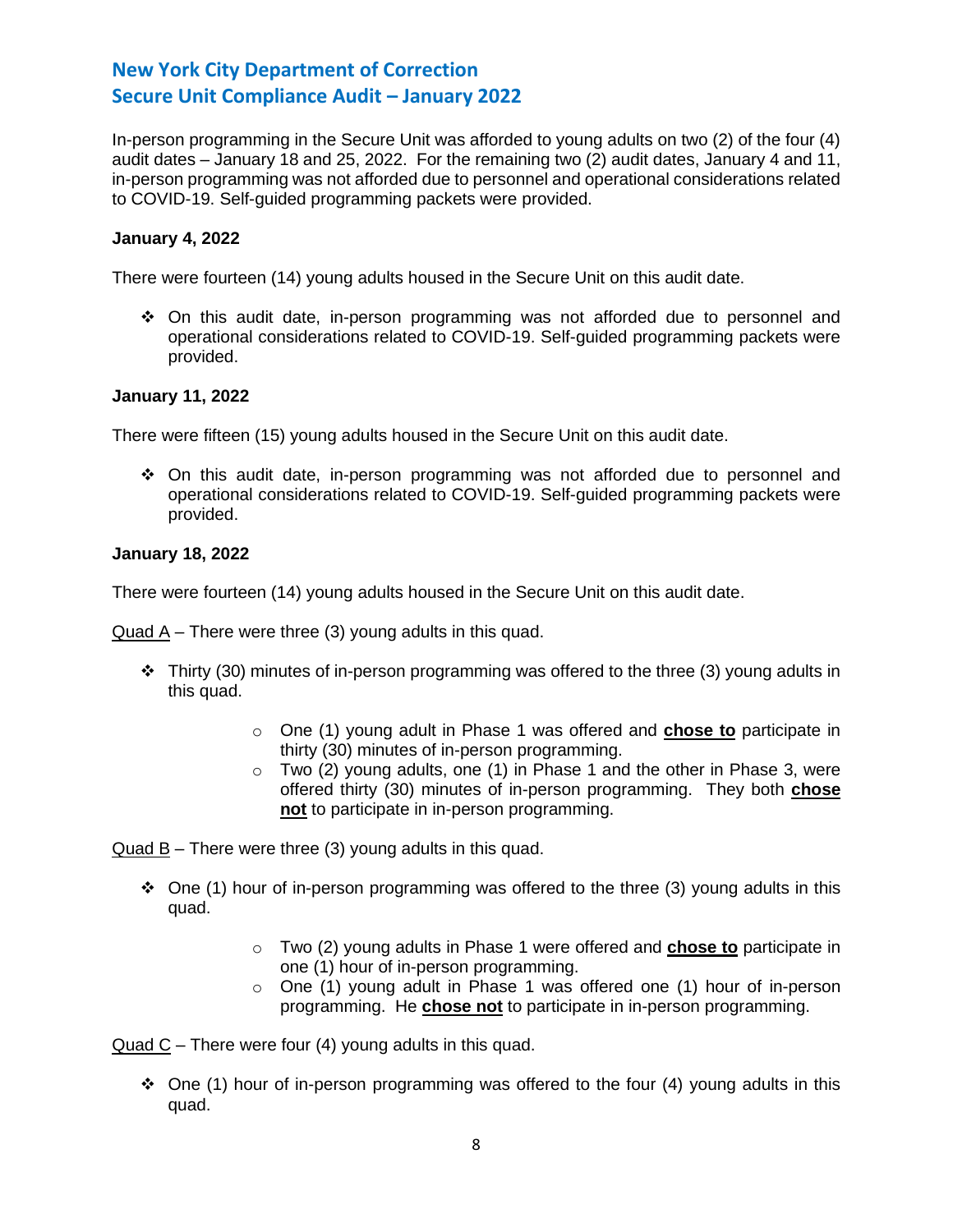- $\circ$  Three (3) young adults, two (2) in Phase 3 and one (1) in Phase 2, were offered and **chose to** participate in one (1) hour of in-person programming.
- o One (1) young adult in Phase 1 was offered one (1) hour of in-person programming. He **chose not** to participate in in-person programming.

Quad D – There were four (4) young adults in this quad.

- ❖ Forty-five (45) minutes of in-person programming were offered to three (3) of the four (4) young adults in this quad. The remaining one (1) young adult was offered fifteen (15) minutes of in-person programming.
	- o Three (3) young adults, two (2) in Phase 1 and one (1) in Phase 3 were offered and **chose to** participate in forty-five (45) minutes of in-person programming.
	- o One (1) young adult in Phase 1 was offered and **chose to** participate in fifteen (15) minutes of in-person programming.

## **January 25, 2022**

There were twelve (12) young adults housed in the Secure Unit on this audit date.

Quad A – There were two (2) young adults in this quad.

- Twenty-five (25) minutes of in-person programming were offered to one (1) of the two (2) young adults in this quad. The remaining one (1) young adult was offered twenty-six (26) minutes of in-person programming.
	- o One (1) young adult in Phase 2 was offered and **chose to** participate in twenty-five (25) minutes of in-person programming.
	- o One (1) young adult in Phase 1 was offered and **chose to** participate in twenty-six (26) minutes of in-person programming.

Quad B – There were four (4) young adults in this quad.

- $\div$  Thirty (30) minutes of in-person programming were offered to two (2) of the four (4) young adults in this quad. The remaining two (2) young adults were offered fifteen (15) minutes of in-person programming.
	- o Two (2) young adults in Phase 1 were offered and **chose to** participate in thirty (30) minutes of in-person programming.
	- o Two (2) young adults, one (1) in Phase 1 and the other in Phase 2, were offered and **chose to** participate in fifteen (15) minutes of in-person programming.

Quad C – There were three (3) young adults in this quad.

 $\div$  Fifty (50) minutes of in-person programming was offered to the three (3) young adults in this quad.